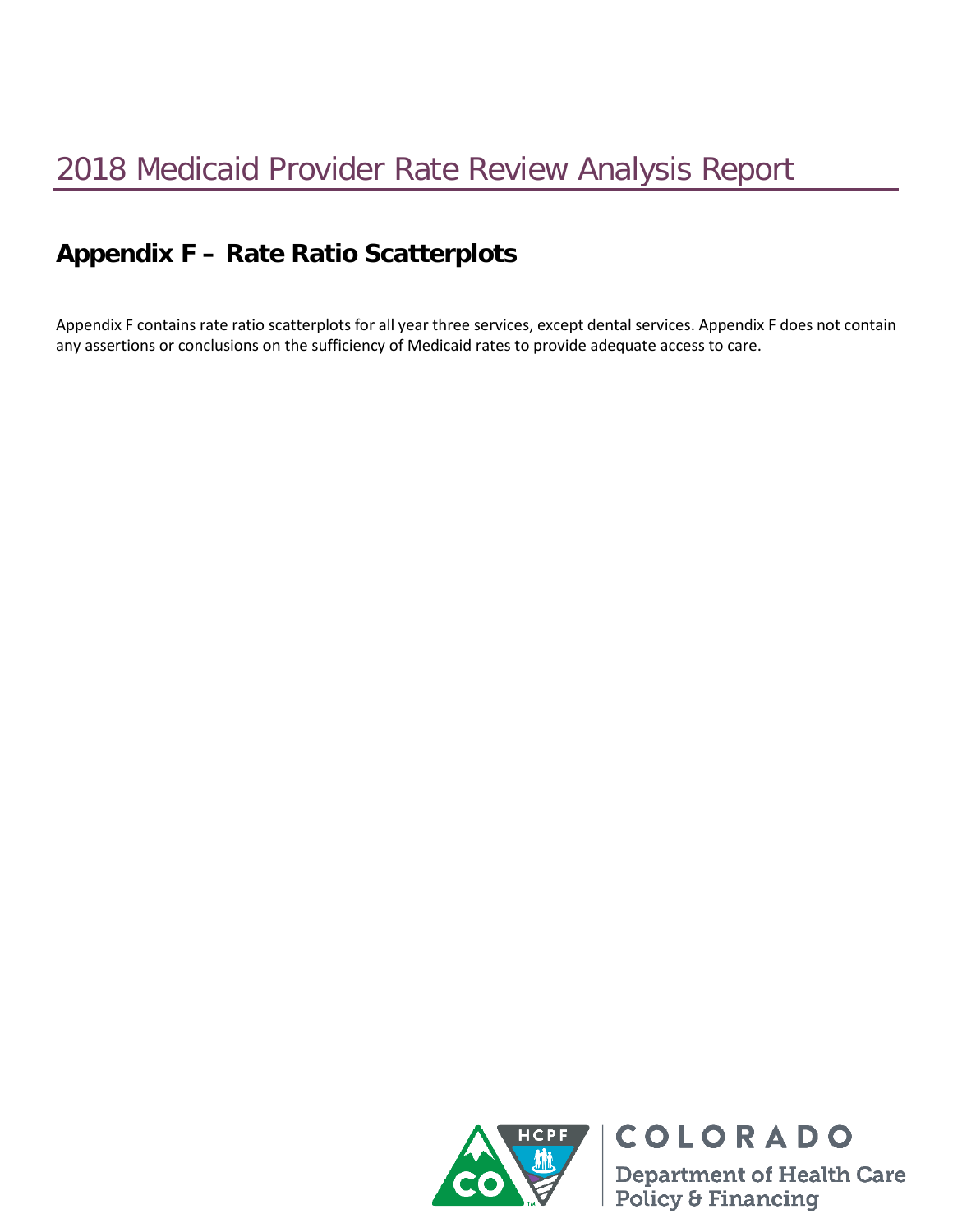## **Rate Ratio Scatterplot Instructions**

In January 2018, the Department published preliminary year three analyses that included rate ratio scatterplots. Presented here are updated scatterplots which incorporate analyses conducted by Optumas, an actuarial firm the Department contracted with to assist in the comparison of Colorado Medicaid provider rates to those of other payers. All information is based on calendar year (CY) 2016 claims data.

Rate ratio scatterplots display the rate ratio, utilization, and total paid amount for individual procedure codes, specifically:

- Vertical axis (y-axis) the rate ratio of Colorado Medicaid rates to the benchmark rates for each service code. The dark horizontal line represents the rate benchmark comparison for the service grouping.
- Horizontal axis (x-axis) the total paid amount for each service code.
- Circles each circle represents a specific service code. The size of the circle indicates the total paid units, which is a proxy for that service code's utilization.

Underneath the rate ratio scatterplots, the bar chart represents the total paid based on facility and non-facility place of service. For more information regarding place of service designations, see the Center for Medicare and Medicaid Services' (CMS) place of service definitions, found on CMS'[s Place of Service Codes for Professional Claims website.](https://www.cms.gov/Medicare/Coding/place-of-service-codes/Place_of_Service_Code_Set.html)

For visualization purposes, five service codes were excluded from the scatterplots.<sup>[1](#page-1-0)</sup> Additionally, a small number of service codes that were analyzed this year are not included in the scatterplots, including 16 service codes that replaced seven service codes in a one-to-many crosswalk. For a list of these codes, see Appendix B - Rate Comparison Analysis [Methodology](https://www.colorado.gov/pacific/sites/default/files/Appendix%20B%20-%20Rate%20Comparison%20Analysis%20Methodology.pdf) (Table 2, p.3).

 $\overline{\phantom{a}}$ 

<span id="page-1-0"></span> $1$  Service codes, as well as their service grouping and corresponding rate ratios, that were excluded from the scatterplots for visualization purposes were: 90713, Evaluation & Management and Primary Care, with a rate ratio of 313%; 77790 (modifier 0), radiology services, with a rate ratio of 397%; 50592, surgeries, with a rate ratio of 330%; 50325, surgeries, with a rate ratio of 260%; and 50323, surgeries, with a rate ratio of 246%.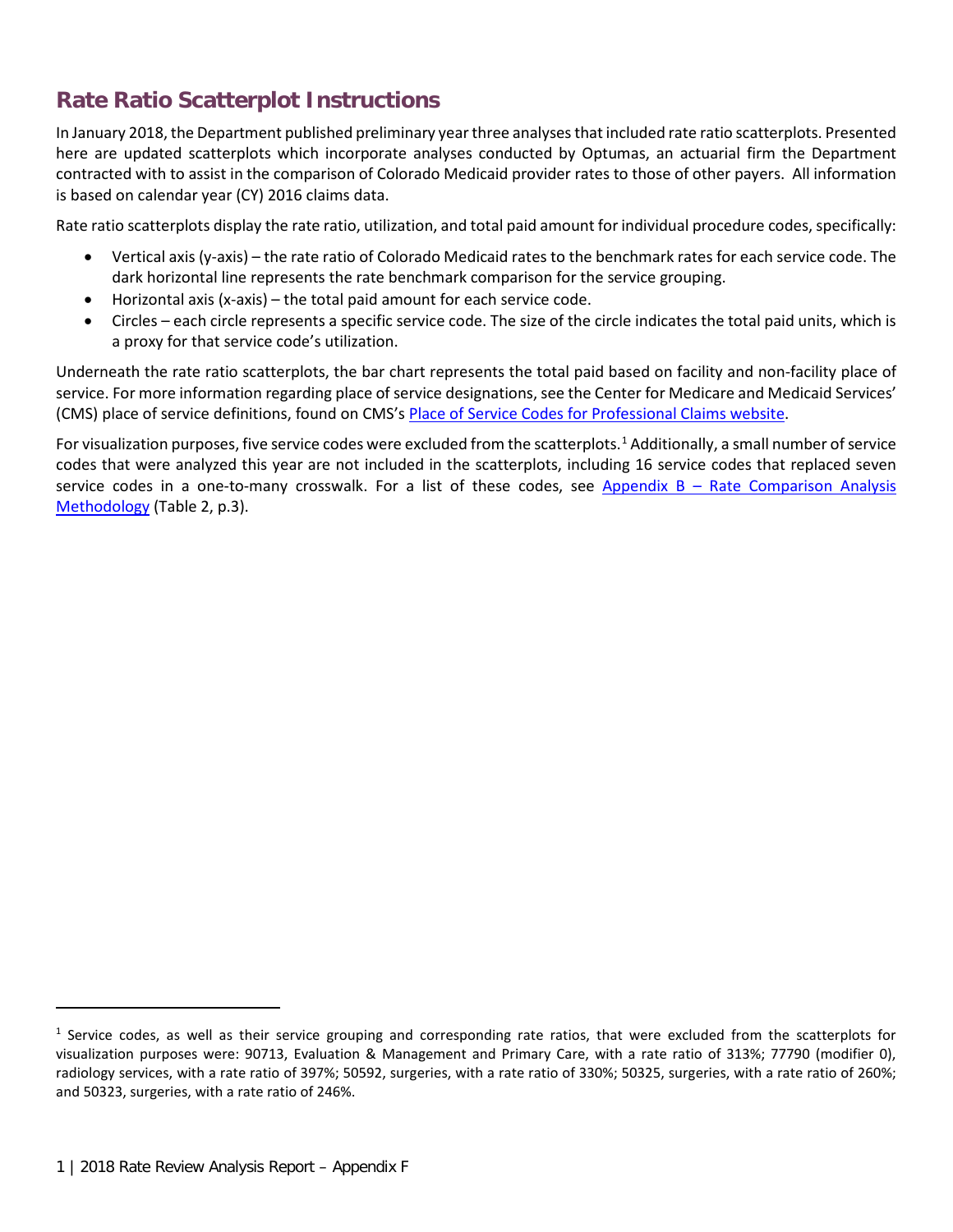

Rate Comparison Analysis: E&M and Primary Care (CY 2016)

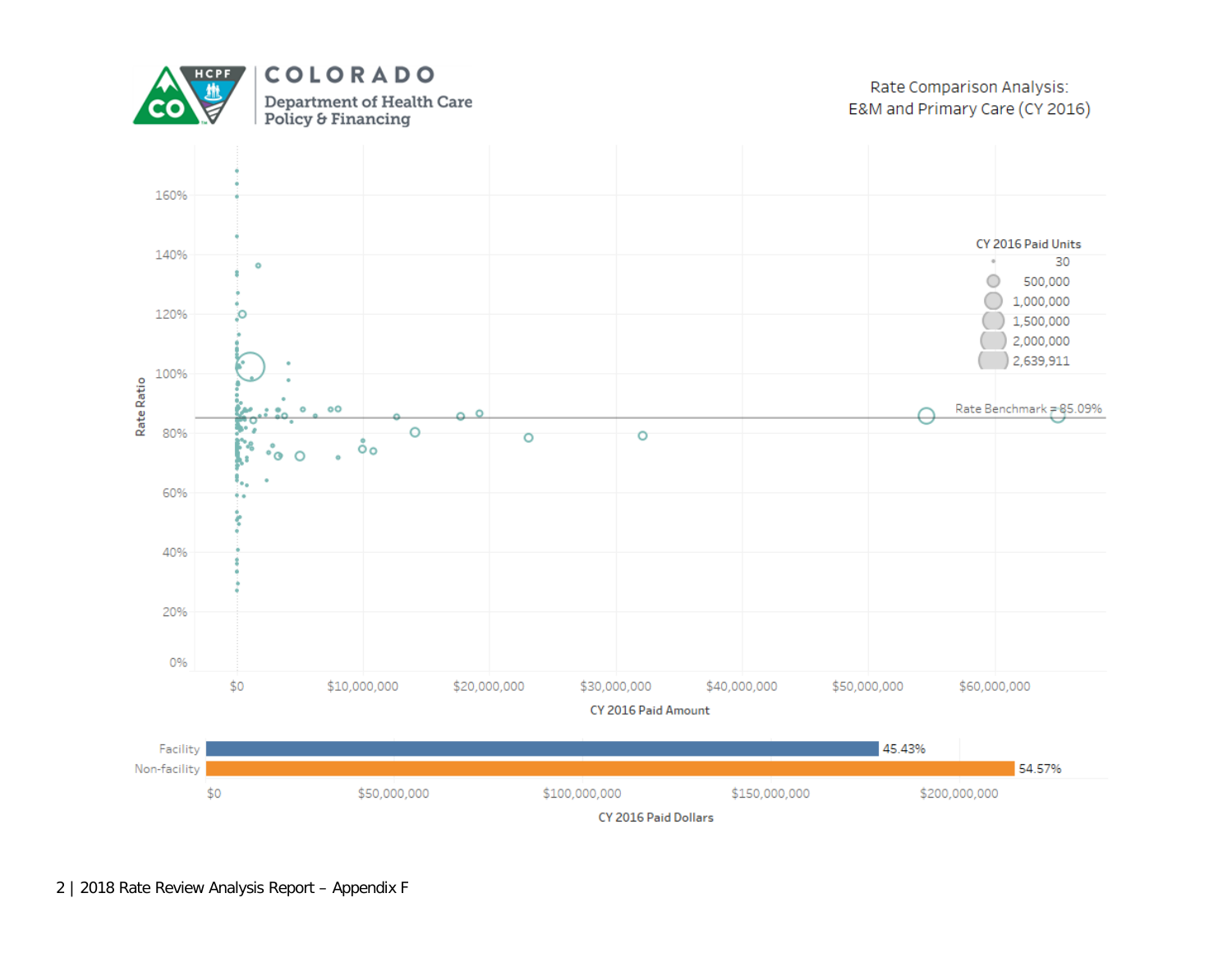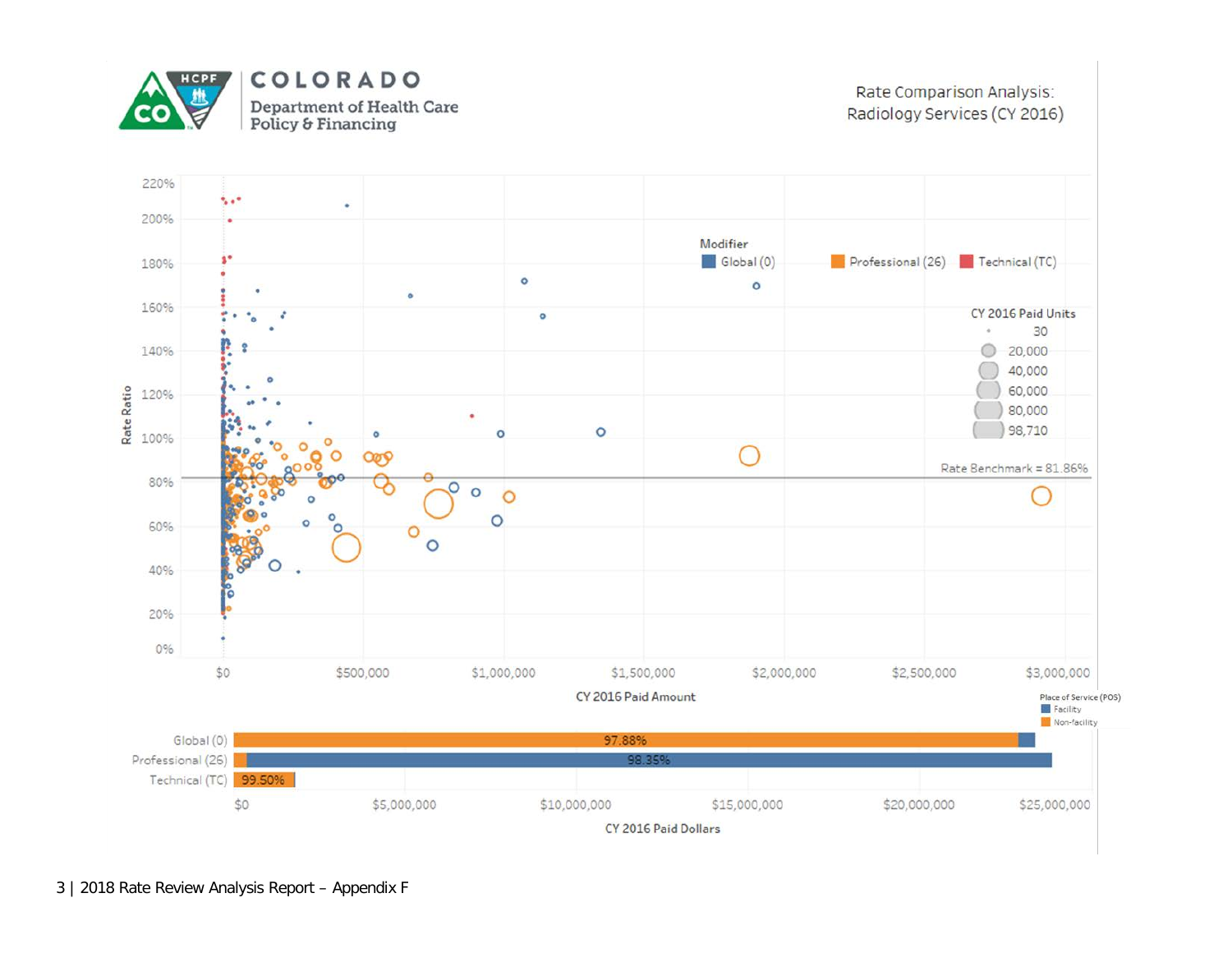

Rate Comparison Analysis: Physical and Occupational Therapies (CY 2016)

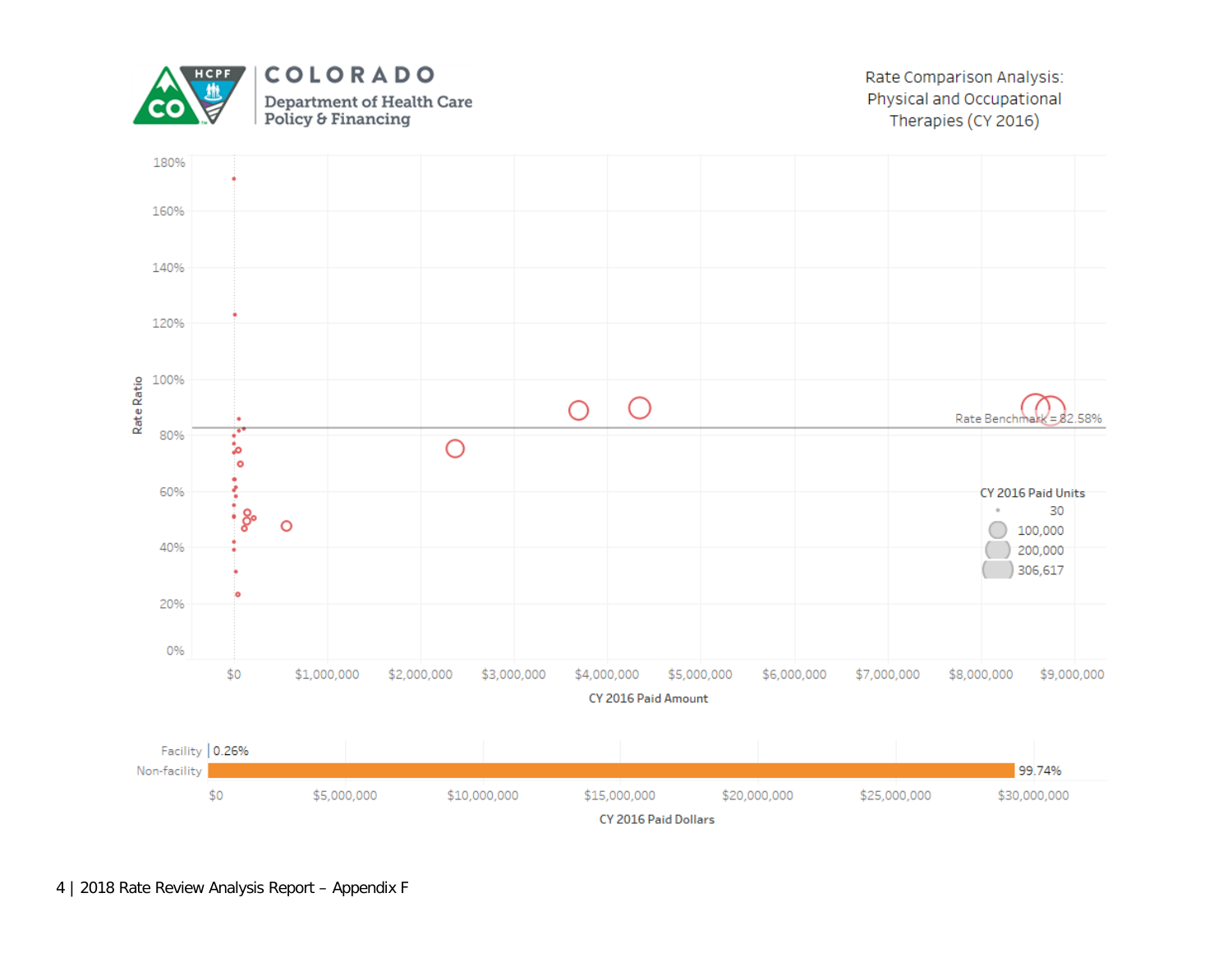

COLORADO Department of Health Care Policy & Financing

Rate Comparison Analysis: Maternity (CY 2016)



CY 2016 Paid Dollars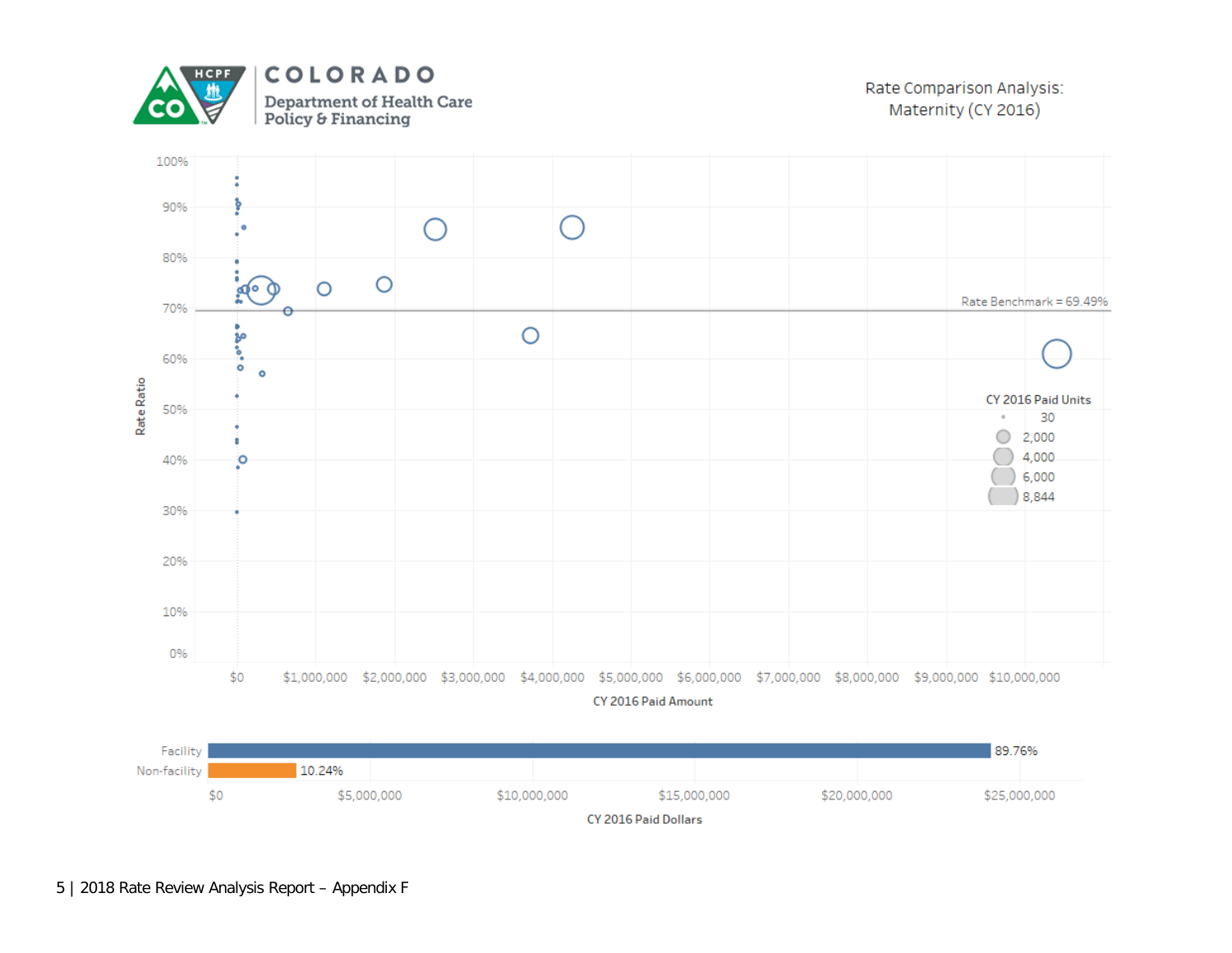

Rate Comparison Analysis: Surgeries (CY 2016)